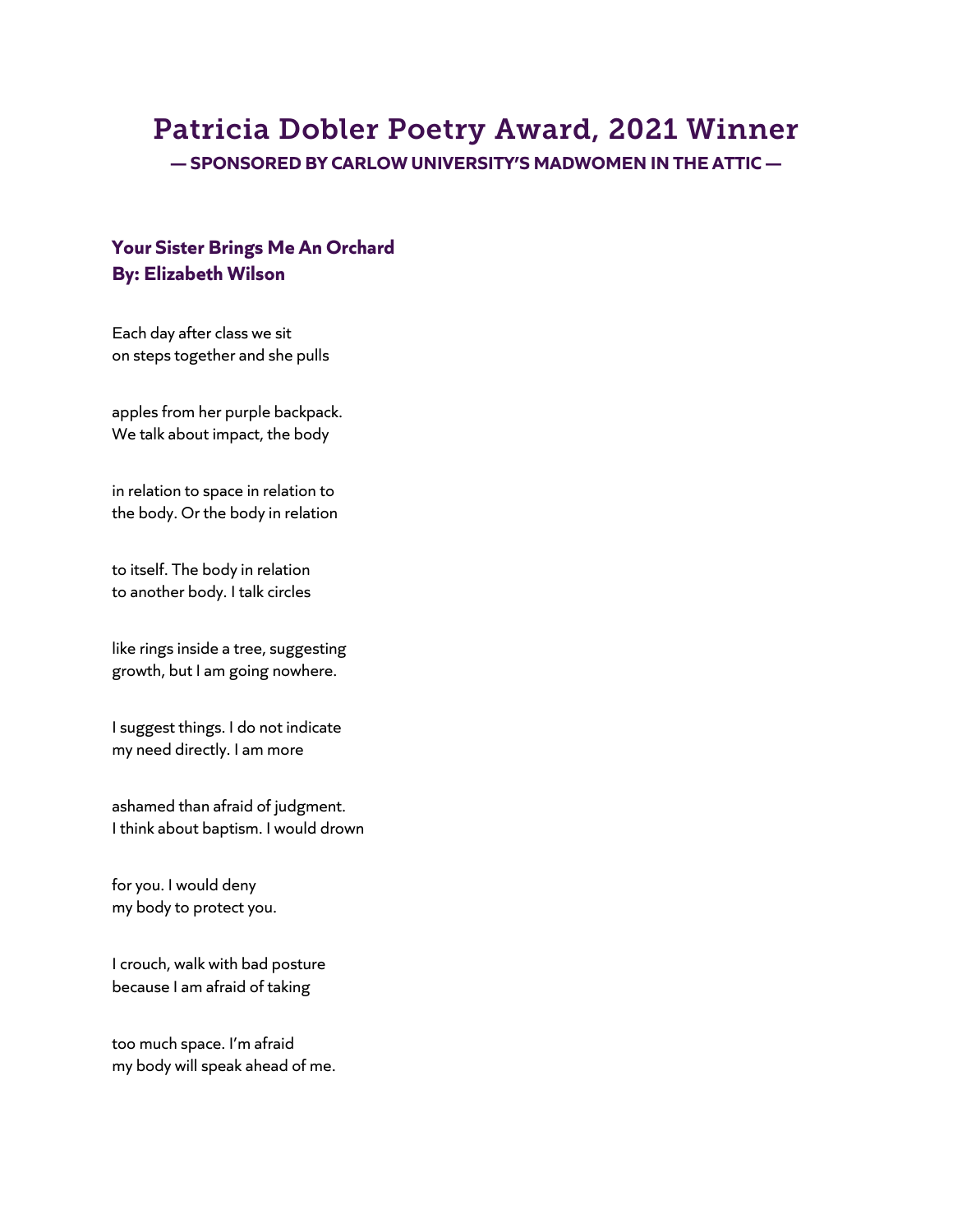Nights I sleep with you I bend and crease myself

into the sheets the way I cover this paper with my hand.

#### **Judge's commentary**

Poet Lee Ann Roripaugh, the judge of the 2021 Dobler Award, wrote this about Wilson's poem:

"Your Sister Brings Me an Orchard" is a poem that articulates a poetics of space, both emotional and physical. Using second-person direct address, the speaker circles around a beloved in forms both organic (the spiraling rings of a tree) and processed (a creased piece of paper). The poem moves gracefully and transformatively from the gift of apples (which grow in trees) to concentric tree rings, to creased paper (which is made from trees). These circumnavigations make space for a beloved whose presence is rendered all the more palpable through absence. The speaker's perseverating postures create a human shield around the beloved in stances that seem alternately greedy, shy, and protective. In the end, this is a complex and powerful love poem that explores themes of forbidden fruit, secret knowledge, and privacy—a poem that hoards its own sweetness until the reader, too, is consumed by a longing for sweetness.

### **About the author**

Elizabeth Wilson is a tap dance enthusiast, chronic illness advocate, and Rising Voices of Narcolepsy speaker living in the North Carolina mountains. Her poems have appeared in "13th Moon", "Asheville Poetry Review", "Clementine Unbound", "ONE ART: a journal of poetry", "Trouvaille Review", and others. She received her MFA from Hunter College and is currently working on her first manuscript.

### **About the judge**

Lee Ann Roripaugh's fifth volume of poetry, tsunami vs. the fukushima 50 (Milkweed Editions, 2019), was named a "Best Book of 2019" by the New York Public Library, selected as a poetry Finalist in the 2020 Lambda Literary Awards, cited as a Society of Midland Authors 2020 Honoree in Poetry, and was named one of the "50 Must-Read Poetry Collections in 2019" by Book Riot. She is the author of four other volumes of poetry: Dandarians (Milkweed, Editions, 2014), On the Cusp of a Dangerous Year (Southern Illinois University Press, 2009), Year of the Snake (Southern Illinois University Press, 2004), and Beyond Heart Mountain (Penguin, 1999). She was named winner of the Association of Asian American Studies Book Award in Poetry/Prose for 2004 and a 1998 winner of the National Poetry Series. The South Dakota State Poet Laureate from 2015-2019, Roripaugh is a Professor of English at the University of South Dakota, where she serves as Director of Creative Writing and Editor-in-Chief of South Dakota Review. Roripaugh served as one of the jurors for the 2021 Pulitzer Prize in Poetry and